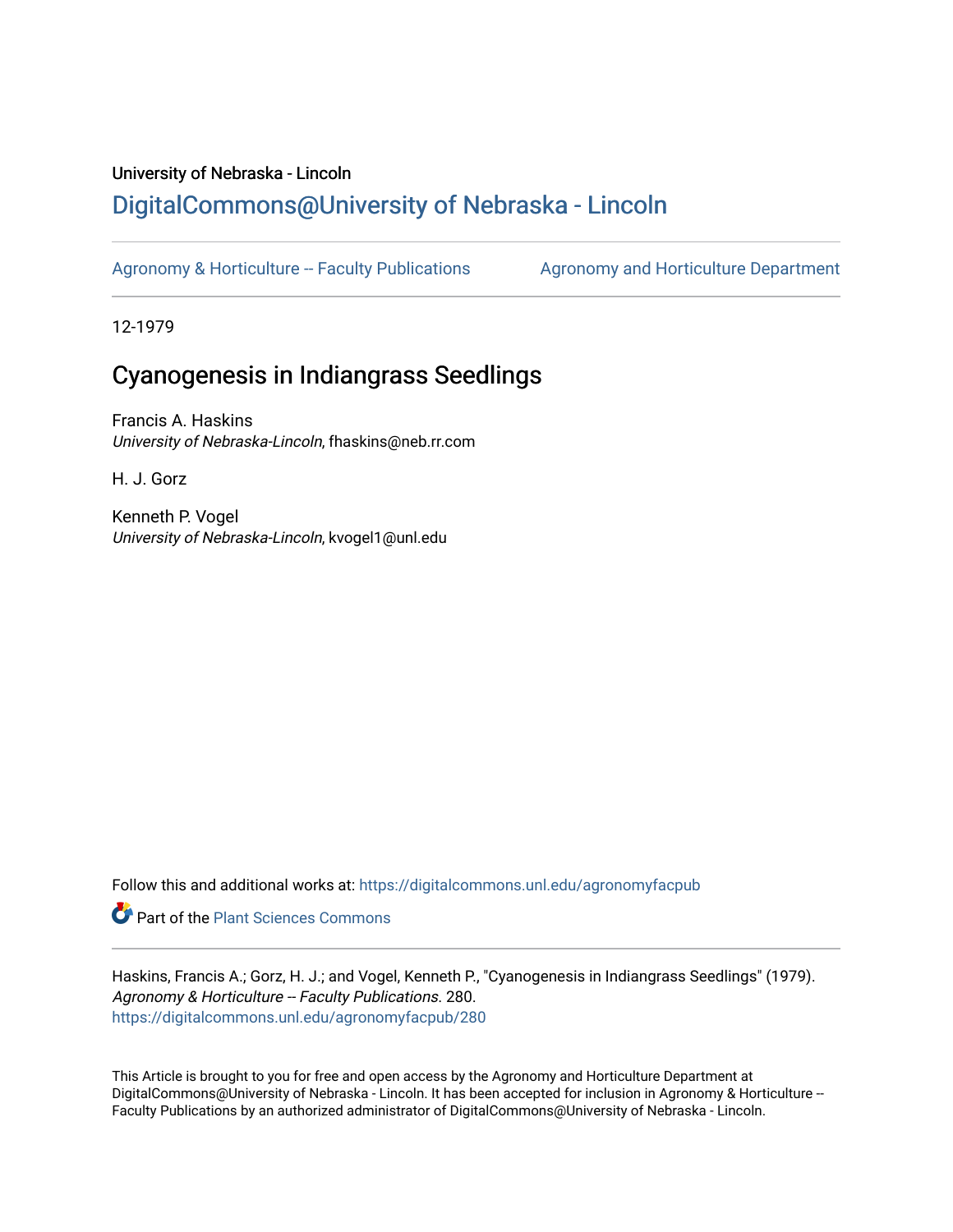# Cyanogenesis in Indiangrass Seedlings<sup>1</sup>

F. A. Haskins, H. J. Gorz, and K. P. Vogel2

#### ABSTRACT

In a study of seedlings of 72 entries representing 39 species, 14 genera, and 2 tribes of grasses, only entries of the genus Sorghastrum were found to contain the cyanogenic głucoside, dhurrin [(S)-p-hydroxymandeloni-<br>trile β-D-glucopyranoside]. Dhurrin was found in seedlings of each of the 10 entries of indiangrass [Sorghas-<br>trum nutans (L.) Nash] and the three entries of S. pellitum\_

Seedlings of five indiangrass cultivars were assayed for dhurrin concentration. Levels expressed as HCN potential (HCN-p) ranged from about 900 ppm for 'Holt' to about 1,200 ppm for 'Llano' and 'Oto'

Further studies with Oto seedlings indicated that first leaves were higher and more uniform in HCN-p than were other portions of the shoot, but all shoot portions contained dhurrin. Seedling roots also contained dhurrin, but the HCN-p of roots was appreciably lower than that of shoots.

Spectral evidence indicated that dhurrin was present in extracts of leaves of tillers harvested from field-grown plants. Dhurrin was not detected in all such tillers, however. Indiangrass tiller extracts contained more interfering substances than seedling extracts, in agreement with previous observations on Sorghum seedlings.

Additional index words: Dhurrin, Prussic acid, Cyanide, Sorghastrum nutans (L.) Nash.

CYANOGENESIS, the ability of organisms to pro-duce hydrocyanic acid (HCN), is widespread in the plant kingdom\_ This ability has been reported in approximately 1000 plant species, but the identity of the cyanogenic compound(s) has been established for less than 100 of these species (2). The first cyanogenic compound isolated from a member of the *Gramineae* was dhurrin *[(S* )-p-hydroxymandelonitrile *f3-D*glucopyranoside] (4), which was isolated from *Sorghum* plants in 1902 by Dunstan and Henry (3)\_ *Sorghum* remained the only grass genus in which the occurrence of dhurrin has been shown conclusively (4)

until recent work from this laboratory (6) established that dhurrin occurred also in seedlings of indiangrass *[Sorghastrum nutans* (L.) Nash]. Indiangrass, a warm season, tall, perennial species, is widely distributed in the United States, and is a common constituent of the hay meadows, pastures, and rangelands of the eastern Great Plains (8).

When hydrolyzed, dhurrin yields HCN, glucose, and  $p$ -hydroxybenzaldehyde ( $p$ -HB) in equimolar amounts. The results of Akazawa et al. (1) and of Mao and Anderson (10) suggested the feasibility of using the concentration of p-HB in hydrolyzed extracts of *Sorghum* tissues as a measure of HCN-potential (HCN-p) of the tissues. Subsequently, the development and use of a simple and rapid procedure was described in which the assay of  $p$ -HB served as the basis for determining the HCN-p of *Sorghum* seedlings (5). In this procedure, dhurrin is extracted and simultaneously hydrolyzed by autoclaving the first leaves of young seedlings in water. The extract is then diluted in alkali, and the absorbance of the solution is read at 330 nm, the absorption maximum of  $p$ -HB in alkaline solution. HCN-p values are calculated from the  $A_{330}$ readings. The spectra of numerous *Sorghum* seedling extracts were scanned between 250 and 400 nm to verify the validity of using the  $A_{330}$  value as a measure

of  $p$ -HB concentration  $(5, 7)$ .<br>It was the purpose of this study to screen seedlings of a number of grasses for the presence of dhurrin, and to determine the HCN-p of different parts of indiangrass seedlings of different ages. Preliminary assays of HCN-p in tillers of field-grown plants also were conducted.

#### MATERIALS AND METHODS

*Seed Sources.* A list of all genera included in the study, as well as the numbers of species and entries within each genus, is shown in Table l. Seed of most of the entries was obtained from Dr. W. R. Langford, Southern Regional Plant Introduction Station. The *Euchlaena* seed was supplied by Dr. G. W. Beadle, Univ. of Chicago; the *Zea* seed by Dr. W. A. Compton, Unh". of Nebraska; and the *Erianthus* seed by Dr. Michael Mc-Crary, Soil Conservation Service National Plant Materials Center. Beltsville, Md. Seed of 'Oto' indiangrass. the cultivar used in most of these studies, was obtained from the Foundation Seed Division, Univ. of Nebraska.

*Growth of Seedlings.* All entries except *Zea* and *Euchlaena* 

<sup>&</sup>lt;sup>1</sup> Contribution from AR-SEA-USDA and the Nebraska Agric. Exp. Stn., Lincoln NE 68583. Published as Paper No. 5761 Journal Series. Nebraska Agric. Exp. Stn. The work reported was conducted under Nebraska Agric. Exp. Stn. Project No. 12- 088. Received 10 May 1979.

<sup>•</sup> Foundation professor of agronomy; supervisory research gen-eticist, AR, SEA, USDA and professor of agronomy; and research agronomist, AR, SEA, USDA and assistant professor of agronomy; Univ. of Nebraska, Lincoln, respectively.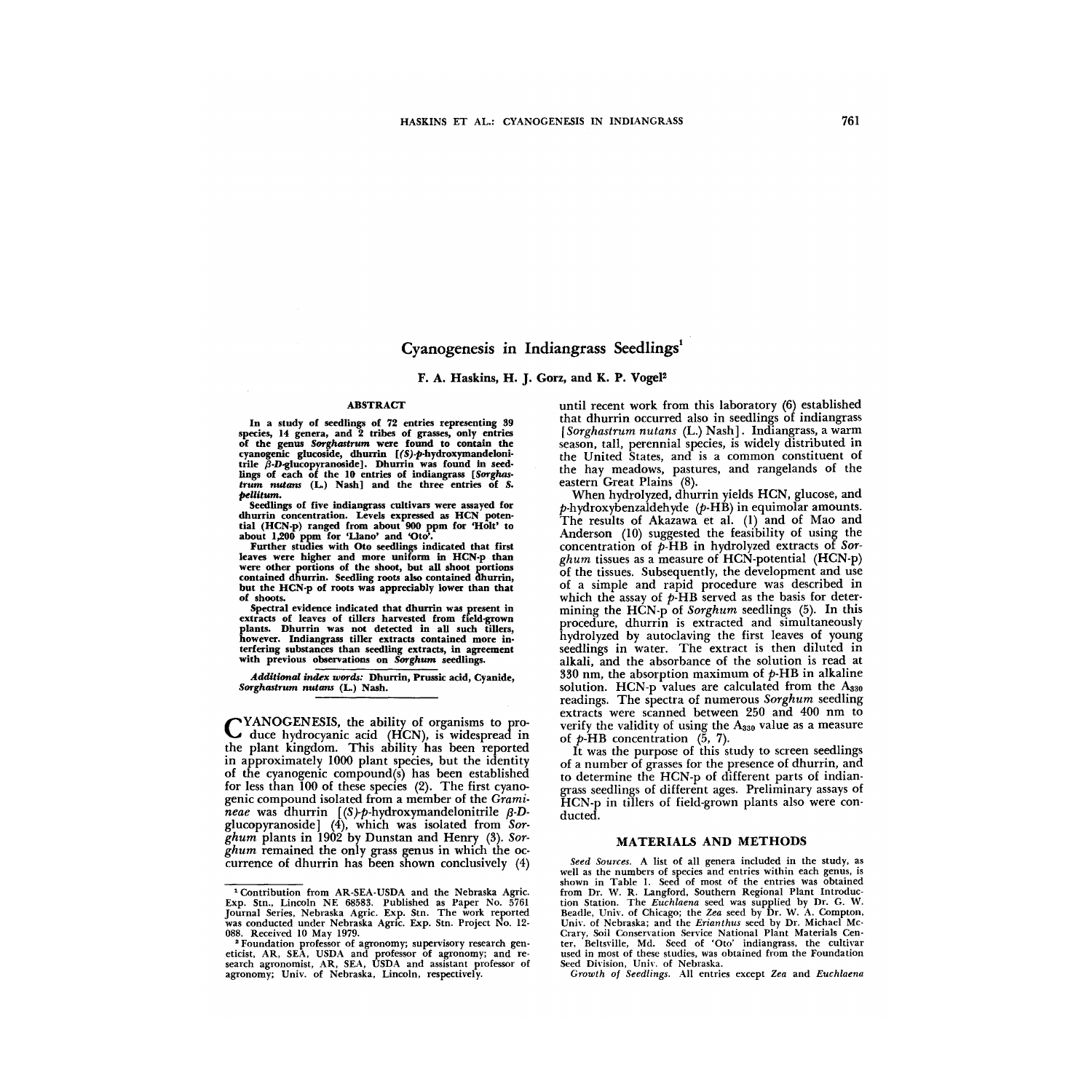Table 1. Grasses tested by the spectrophotometric method for the presence of dhurrin in seedling leaves. Classification is ac- cording to Hitchcock and Chase (8).

| Tribe         | Genus             | No. of<br>species tested | No. of<br>accessions |
|---------------|-------------------|--------------------------|----------------------|
| Andropogoneae | Andropogon        | 11                       | 11                   |
|               | Arthraxon         |                          |                      |
|               | Chrysopogon       | 3                        | 3                    |
|               | Dichanthium       | 9                        | 9                    |
|               | Erianthus         |                          |                      |
|               | Heteropogon       |                          | 2                    |
|               | Hyparrhenia       |                          | 3                    |
|               | <b>Manisuris</b>  |                          | 2                    |
|               | <b>Miscanthus</b> |                          |                      |
|               | Sorghastrum       |                          | 13                   |
| Tripsaceae    | Coix              |                          | 2                    |
|               | Euchlaena         |                          |                      |
|               | Tripsacum         | з                        | 3                    |
|               | Zea               |                          | 20                   |
|               | Totals            | 39                       | 72                   |

were planted in a mixture of equal volumes of perlite and vermiculite; *Zea* and *Euchlaena* entries were planted in potting soil. The planting media were subirrigated with Hoagland's Solution No. 1 (9). Germination and seedling growth occurred in a chamber at 27 C under continuous light (cool white fluorescent) at approximately 165  $\mu$ E·m<sup>-2</sup>·sec<sup>-1</sup> in the 400 to 700 nm region. as measured with a Lambda Instruments Model LI-185 Light Meter equipped with a Model LI-190S Quantum Sensor".

*Sampling Extraction, and Spectral Examination.* In tests for the presence of dhurrin, most entries were sampled when seed-lings had two or three visible leaves. Samples usually consisted of the blades of five first leaves. but for entries with very small seedling leaves, 10 first leaves were used, and for each *Zea* entry. only three first leaves were taken. Germination of several entries was poor; thus, in several cases samples consisted of the blades of only one or two first leaves. Weighed samples were extracted by autoclaving in water, extracts were diluted in *0.1 N* NaOH, and spectra were scanned between 250 and 400 nm as previously described (5). A Beckman Model DB-G spectrophotometer was used for scanning spectra, and scans were recorded with a Beckman Model 1005 recorder. For determination of HCN-p of various parts of indiangrass

seedlings at different times after planting. five sets (except as noted) of five Oto seedlings were used at each sampling date,<br>and seedling parts were pooled within sets at each date. Most<br>sampling was confined to seedling shoots, but a few root extracts were assayed. Initial sampling was done when seedlings had only one visible leaf. At this stage the sample consisted of the exposed portion of the leaf blade. When seedlings reached the two-leaf stage. samples consisted of (a) the first leaf excised at its collar. (b) the second leaf excised at the level of the

3 Mention of a trademark or proprietary product does not constitute a guarantee or warranty of the product by the USDA or the Nebraska Agric. Exp. Stn. and does not imply its ap-<br>proval to the exclusion of other products that may also be suitable.

first leaf collar. and (c) the shoot remainder (SR). Similarly. when seedlings reached the three-leaf stage. samples consisted of (a) the first and (b) second leaves excised at their respective collars. (c) the third leaf excised at the leyel of the second leaf collar. and (d) the SR. Samples were extracted. and extracts were diluted in  $0.1$  N NaOH for spectral analysis as previously described (5). All HCN-p values were calculated and expressed as ppm HCN on a fresh weight basis.

Established indiangrass plants, grown in a garden near the University of Nebraska campus. also were sampled as they resumed growth in the spring and early summer of 1978. These plants were established from ramets taken from an old spaceplanted nursery from a 'Holt'  $\times$  Oto cross. Samples, consisting of leaves of young tillers. were subjected to extraction and spectrophotometric assay.

#### RESULTS AND DISCUSSION

#### Assay of Various Species

As shown in Table 1, 72 entries of grasses representing 39 species, 14 genera, and two tribes were tested for the presence of dhurrin by examination of the absorption spectrum in the range 250 to 400 nm. Only the 13 *Sorghastrum* entries had well defined peaks in the vicinity of 330 nm, indicating the presence of dhurrin in the seeding leaves. The *Euchlaena* (teosinte) entry and several of the *Zea* (corn) entries yielded extracts with plateaus or small peaks near 330 nm, but ether extraction, which readily removed  $p$ -HB from the *Sorghastrum* extracts, did not remove the 330 nm-absorbing material from the *Euchlaena* and Zea aqueous extracts. Also, an extract of young *Zea* leaves, prepared by heating the leaves in  $95\%$  ethanol, failed to develop a 330 nm peak when diluted in O.l *N*  NaOH at room temperature. This behavior is in contrast to that of dhurrin-containing alcoholic extracts of *Sorghum* or *Sorghastrum* seedlings. When diluted in alkali, these dhurrin-containing alcoholic extracts initially displayed the 255 nm peak that is characteristic of dhurrin; after 1 or 2 hours in base, however, the extracts had lost the dhurrin spectrum, and the spectrum of *p-HB* with a strong absorption maximum at  $330$  nm had appeared  $(6, 10)$ . Thus, of the 72 entries included in this study, only the 13 *Sorghastrum*  representatives contained dhurrin.

The 13 *Sorghastrum* entries included five cultivars (Holt, 'Llano', 'Nebraska 54', 'Osage', and Oto) and five other accessions (FC37660, FC37882, PI315742, PI315744, and PI315747) of S. *nutans,* and three accessions (PI310306, PI310307, and PI310308) of S. *pel*litum. In the initial unreplicated test of these entries, HCN-p values in the vicinity of 1,000 ppm were observed for first seedling leaves of all 13 entries.

Table 2. Caryopsis weight and ll-day seedling height, and length, fresh weight, and HCN-p of first leaf blades of ll-day seedlings of five indiangrass cultivars. Means and standard errors are shown.

| Cultivar    | Weight of                 | Seedling            |                | First leaf blade <sup>§</sup> |                |  |  |  |  |  |
|-------------|---------------------------|---------------------|----------------|-------------------------------|----------------|--|--|--|--|--|
|             | 25 caryopses <sup>†</sup> | height <sup>†</sup> | Length         | Fresh weight                  | $HCN-p$        |  |  |  |  |  |
|             | mg                        |                     | mm             | mg/5 leaves                   | ppm            |  |  |  |  |  |
| Holt        | $32.8 \pm 0.5$            | $68 \pm 4$          | $18.8 \pm 1.0$ | $15.2 \pm 1.0$                | $897 \pm 68$   |  |  |  |  |  |
| Osage       | $25.3 \pm 0.9$            | $60 + 5$            | $15.8 \pm 0.8$ | $13.8 \pm 0.8$                | $1.085 \pm 40$ |  |  |  |  |  |
| Nebraska 54 | $52.8 \pm 1.0$            | $75 + 5$            | $18.5 \pm 0.7$ | $19.1 \pm 1.4$                | $1.127 \pm 46$ |  |  |  |  |  |
| Oto         | $32.4 \pm 1.0$            | $70 \pm 2$          | $17.5 \pm 0.5$ | $16.2 \pm 0.8$                | $1.195 \pm 71$ |  |  |  |  |  |
| Llano       | $52.8 \pm 0.7$            | $75 \pm 1$          | $17.5 \pm 0.3$ | $18.5 \pm 0.6$                | $1,236 \pm 73$ |  |  |  |  |  |

t Each mean was based on eight 25-caryopsis samples.  $\qquad \qquad$   $\qquad$  Each mean was based on four 5-seedling samples. on four samples each consisting of the blades of five first leaves. HCN-p values are expressed on a fresh weight basis.

§ Each mean was based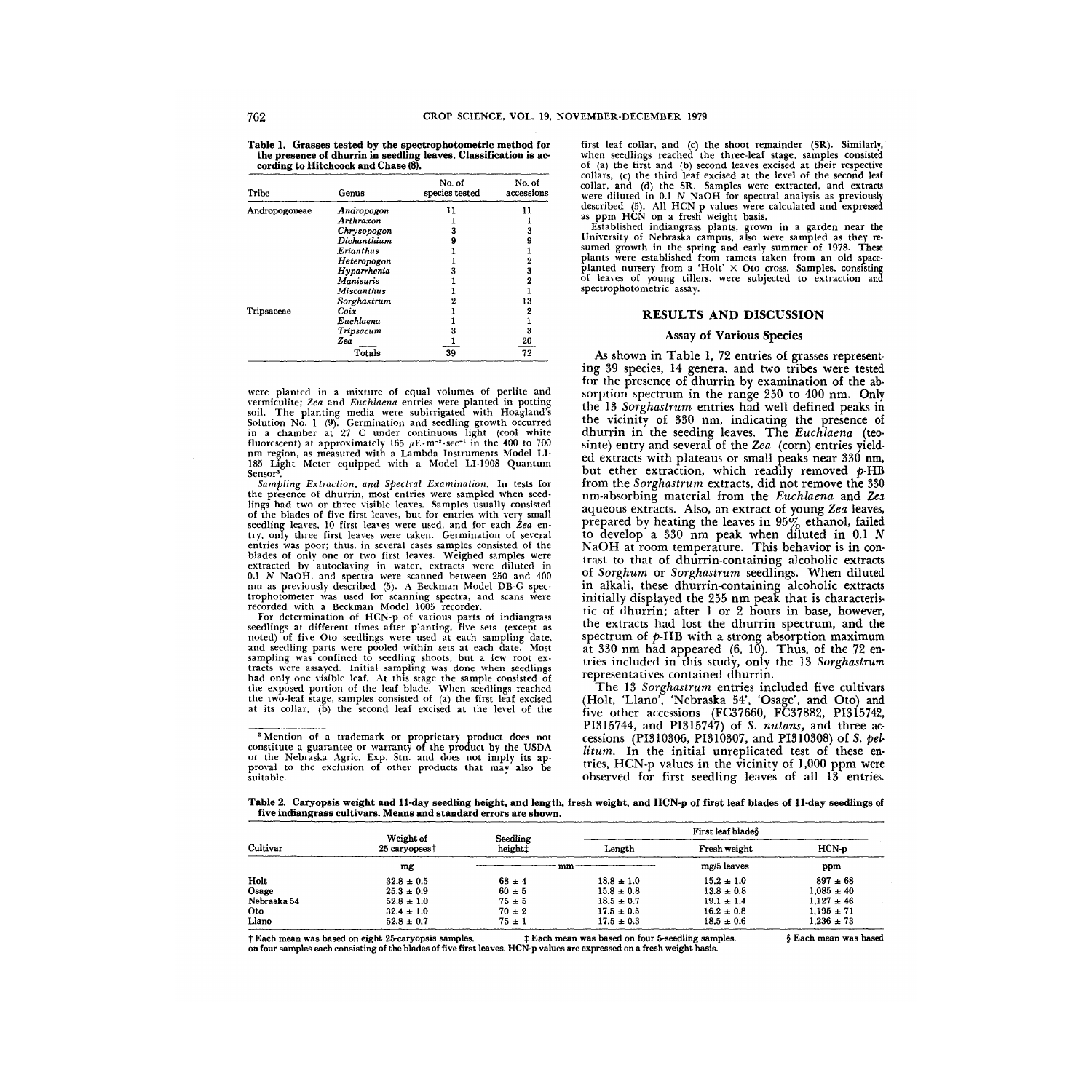|                                          |      | Fresh weight of samplet |                    |               |                    |               |      | $HCN$ -p $\dagger$ |       |               |                    |               |                    |               |     |                    |  |  |  |  |  |
|------------------------------------------|------|-------------------------|--------------------|---------------|--------------------|---------------|------|--------------------|-------|---------------|--------------------|---------------|--------------------|---------------|-----|--------------------|--|--|--|--|--|
| Seedling age<br>(days after<br>planting) |      | 1st leaf                |                    | 2nd leaf      |                    | 3rd leaf      |      | SR‡                |       | 1st leaf      |                    | 2nd leaf      |                    | 3rd leaf      |     | SR <sub>‡</sub>    |  |  |  |  |  |
|                                          | x.   | $s_{\overline{s}}$      | $\bar{\mathbf{x}}$ | $s_{\bar{x}}$ | $\bar{\mathbf{x}}$ | $s_{\bar{x}}$ | x    | $s_{\bar{x}}$      | x     | $s_{\bar{x}}$ | $\bar{\mathbf{x}}$ | $s_{\bar{x}}$ | $\bar{\mathbf{x}}$ | $s_{\bar{x}}$ | x   | $s_{\overline{x}}$ |  |  |  |  |  |
|                                          | mg   |                         |                    |               |                    |               |      |                    |       |               |                    |               | ppm                |               |     |                    |  |  |  |  |  |
|                                          | 6.8  | 0.15                    |                    |               |                    |               |      |                    | 1.324 | 27            |                    |               |                    |               |     |                    |  |  |  |  |  |
|                                          | 9.9  | 0.65                    |                    |               |                    |               |      |                    | 1.232 | 8             |                    |               |                    |               |     |                    |  |  |  |  |  |
|                                          | 13.9 | 0.82                    |                    |               |                    |               |      |                    | 1,108 | 55            |                    |               |                    |               |     |                    |  |  |  |  |  |
|                                          | 13.3 | 0.44                    | 4.1                | 0.29          |                    |               |      |                    | 1.189 | 43            | 1,206              | 92            |                    |               |     |                    |  |  |  |  |  |
|                                          | 13.7 | 0.58                    | 4.4                | 0.35          |                    |               | 6.9  | 0.38               | 1.254 | 84            | 929                | 77            |                    |               | 618 | 46                 |  |  |  |  |  |
|                                          | 15.2 | 0.68                    | 6.7                | 0.49          |                    |               | 8.9  | 0.57               | 1.131 | 38            | 631                | 60            |                    |               | 396 | 18                 |  |  |  |  |  |
|                                          | 13.9 | 0.56                    | 17.1               | 0.70          |                    |               | 12.1 | 0.17               | 1.235 | 40            | 643                | 94            |                    |               | 382 | 34                 |  |  |  |  |  |
| 13                                       | 15.2 | 0.71                    | 27.2               | 0.59          |                    |               | 15.4 | 0.62               | 1.369 | 59            | 553                | 46            |                    |               | 362 | 12                 |  |  |  |  |  |
| 15                                       | 11.8 | 0.83                    | 29.4               | 1.28          | 6.1                | 1.26          | 24.2 | 1.22               | 1.506 | 39            | 699                | 23            | 763                | 23            | 368 | 20                 |  |  |  |  |  |
| 19                                       | 14.1 | 0.59                    | 36.7               | 0.92          | 21.9               | 3.08          | 38.4 | 1.56               | 1.382 | 70            | 694                | 33            | 605                | 32            | 258 | 11                 |  |  |  |  |  |

Table 3. Influence of seedling age on fresh weight and HCN-p of portions of Oto indiangrass shoots.

t Values are means of two five-shoot samples at 4 and 5 days, and five five-shoot samples at each of the other seedling ages. HCN-p values are expressed on a fresh weight basis. :j: SR = remainder of the shoot.

#### Assay of Indiangrass Cultivars

The five indiangrass cultivars listed in the preceding paragraph were compared in a test with four replications. Each replication included a sample of the blades of five first leaves of ll-day-old seedlings of each cuitivar. Height of the sampled seedlings, and length, weight, and HCN-p of the leaf blade samples were determined. Caryopsis weight also was determined for each cultivar. As shown in Table 2, caryopsis weight for Llano and Nebraska 54 was about double that for Osage, and weights for Holt and Oto were about equal and were intermediate in magnitude. Caryopsis weight was positively correlated with seedling height  $(r = 0.91$ , significant at the 0.05 level), based on the five pairs of means obtained for these traits (Table 2). Caryopsis weight also was positively associated with weight of the first leaf blade  $(r =$ 0.97, significant at the 0.01 level), but not with length of this leaf blade, nor with HCN-p. As expected on the basis of their significant correlations with caryopsis weight, seedling height and first leaf blade weight were correlated ( $r = 0.95$ , significant at the 0.05 level). Of the five cultivars tested, Holt was lowest in HCN-p; differences in HCN-p among the other four cultivars were not significant. HCN-p level was not closely associated with any of the other traits whose measurements are shown in Table 2.

### Variation of HCN-p With Age and Shoot Portion

Several experiments were done on the influence of seedling age and shoot portion on HCN-p. Results were similar across experiments; thus, the results of only one such experiment will be presented. As shown in Table 3, first leaves of Oto seedlings had attained their maximum fresh weight within about 6 days after planting. Samples of first leaves taken between 6 and 19 days varied somewhat in fresh weight, but differences were generally not large. By the 7th day after planting, it was possible to harvest second leaves. In contrast to first leaves, second leaves increased appreciably in fresh weight between days 7 and 19. Similarly, fresh weights of the shoot remamder (SR) increased steadily and substantially between days 8 and 19. Third leaves were sampled on days 15 and 19; the 19-day samples were more than three times as heavy as the 15-day samples.

As shown in Table 3, HCN-p values for the various

shoot portions indicated that first leaves were relatively high in HCN-p and that, as previously observed for Sorghum seedlings  $(5)$ , values for first leaves remained quite uniform over a considerable span of seedling age. The HCN-p for second leaves dropped appreciably during early expansion of these leaves, but after about day 9, values were uniformly about half as great as those for first leaves. A decline in HCN-p of third leaves also accompanied early expansion of such leaves. The SR was lower in HCN-p than any of the leaf samples from the same seedlings, and HCN-p tended to decline as the fresh weight of this portion increased.

Extracts of the various shoot portions all had welldefined absorption maxima at 330 nm, as illustrated



Fig. 1. Absorption spectra of extracts of first leaves, second leaves, and remainders of shoots (SR) from 11-day seedlings of Oto indiangrass. Extracts were diluted in 0.1 N NaOH.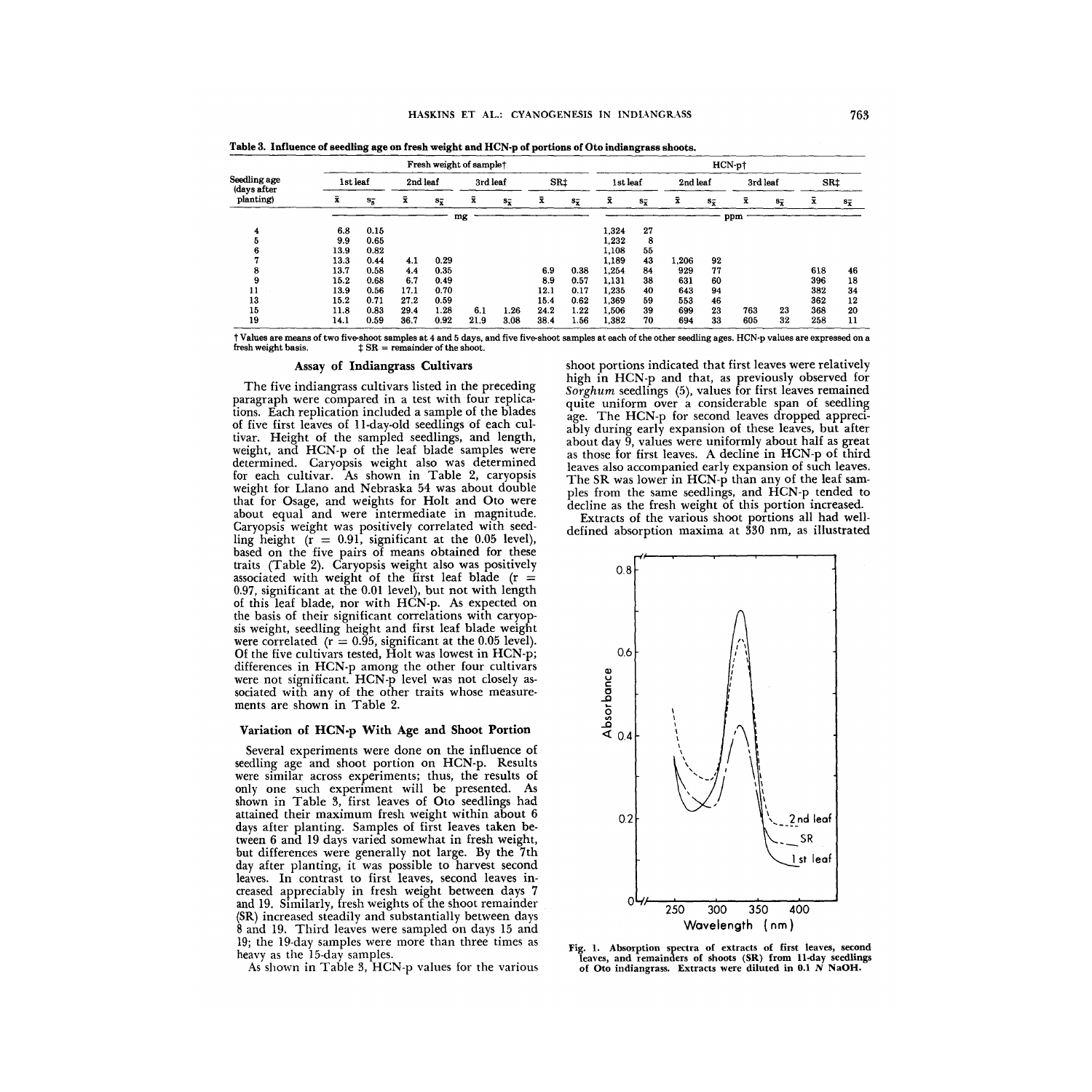

Fig. 2. Fresh weight (five shoots), total HCN (five shoots), and HCN-p of Oto indiangrass shoots of various ages.

in Fig. l. First leaves had lower concentrations of extraneous absorbing substances than the other shoot portions, as indicated by the relatively low absorption of first leaf extracts above 350 nm and below 300 nm (Fig. 1). Extracts of roots from 8 and 19-day seedlings also were scanned, and each had a definite absorption peak at 330 nm. Thus, it appeared that dhurrin was present in the seedling roots as well as the shoots, but concentrations in the roots were relatively low, ranging from 100 to 200 ppm.

From the data in Table 3, total shoot fresh weights and total HCN contents  $(\mu g)$  of shoots were calculated, and values of HCN-p (ppm) for entire shoots were then calculated. As shown in Fig. 2, following day 8 total shoot weight increased relatively more rapidly than total HCN content. Therefore, HCN-p values for the entire shoot declined with advancing seedling age. Additional calculations based on the data in Table 3 revealed that beginning with day 8, first leaves consistently accounted for a greater percentage of the shoot's HeN than of its fresh weight, whereas the SR consistently contributed a lower percentage of HCN than of weight. Second and third leaves contributed roughly the same percentage of HCN as of fresh weight in this experiment.

### Extracts of Tillers From Established Plants

On seven occasions between 11 May and 21 July, 1978, young tillers were harvested from each of five vigorous field-grown indiangrass plants. Leaf extracts were prepared, and spectra were scanned as for seedling samples. Some of the tiller extracts had a welldefined 330 nm absorption maximum; other extracts of apparently similar tillers lacked this peak. The frequency with which the 330 nm peak was observed decreased as the season advanced. Based on  $A_{330}$  read-



Fig. 3. Absorption spectra of extracts of young leaves from two tillers from an established indiangrass plant. Tiller heights: short — 16 cm; tall — 31 cm. Extracts were diluted<br>in 0.1 N NaOH. The spectrum of a solution of p-hydroxy. benzaldehyde ( $p$ -HB) (3  $\mu$ g/ml) in 0.1 N NaOH is shown for comparison.

ings of those extracts with the peak, it was calculated that some tillers had HCN-p values in the 200 to 400 ppm range. As shown in Fig. 3, it was not uncommon for two young tillers, harvested from a single plant on the same day, to have greatly different spectra. Although the spectral evidence clearly pointed to the presence of dhurrin in young tillers of indiangrass, results indicated that in indiangrass, as in *Sorghum*  (7), tiller extracts contained more interferring substances than were found in seedlings.

The HCN-p levels in indiangrass seedlings were in the same range as values for *Sorghum* seedlings that are considered to be high in HCN-p (5). Although the danger of grazing livestock on *Sorghum* under some conditions is well recognized, we know of no reports of livestock loss resulting from the grazing of indiangrass. We suggest that the absence of loss on indiangrass may be a result of the fact that this grass is nearly always grazed in pastures containing a mixture of species, whereas *Sorghum* is usually grazed in pure stands. Also, warm-season pastures usually are not grazed until the plants are past the stage when highest HCN concentration would be expected.

## REFERENCES

1. Akazawa, T., P. Miljanich, and E. E. Conn. 1960. Studies on cyanogenic glycoside of Sorghum vulgare. Plant Physiol. 35 :535-538.